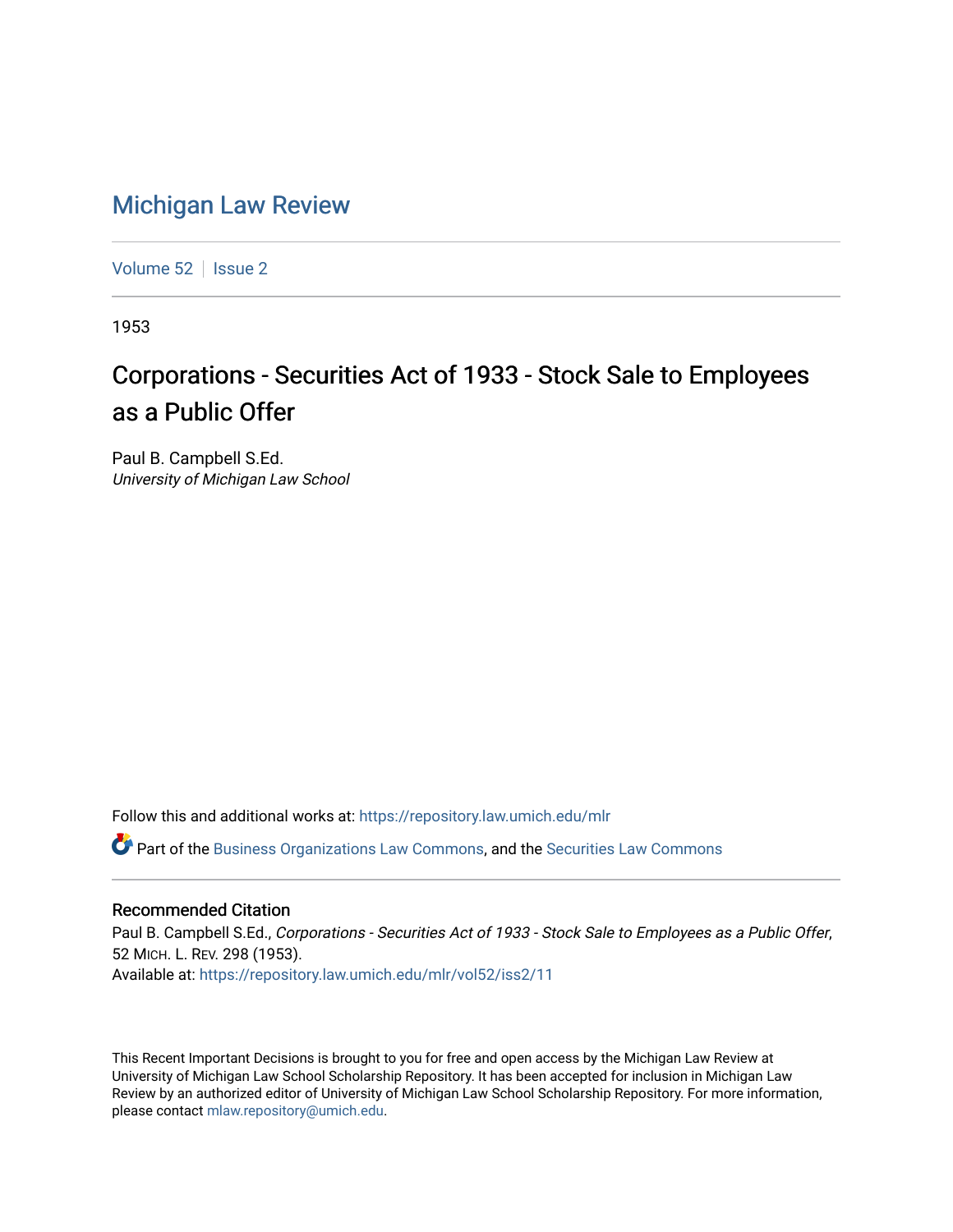CoRPORATIONS-SBCURITIES ACT OF 1933-STOCK SALB TO EMPLOYEES AS A PUBLIC OFFER-The Securities and Exchange Commission sued to enjoin defendant corporation from offering stock for sale to its employees without first complying with the registration requirements<sup>1</sup> of the Securities Act of 1933. Defendant claimed that its offer was not a public offer and therefore it came under a class of transactions which were exempt<sup>2</sup> from the registration requirements. The offer was made to about 500 of the company's 7,000 employees. The company classified the offer as one made only to ''key employees." The court of appeals affirmed3 the trial court's judgment4 for defendant. On certiorari, *held,* reversed, two justices dissenting. $5\text{ In the absence of a showing that the employees}$ to whom the stock was offered had knowledge making the protection of the act unnecessary, this was a public offer and therefore the registration requirements of the Securities Act of 1933 had to be fulfilled. *Securities* & *Exchange Com*mission *v. Ralston Purina Co.*, 346 U.S. 119, 73 S.Ct. 981 (1953).

Since the passage of the Securities Act of 1933 the problem of what constitutes a public offering has been a difficult one for the courts, the Securities and Exchange Commission, and corporations contemplating limited stock offers. The courts have· never been inclined to accept the view that in order to have a public offering the offer must be made to the populace at large.<sup>6</sup> But having

148 Stat. L. 77 (1933), 15 **U.S.C.** (1946) §77(e), provides that unless a registration statement is in effect as to a security, it shall be unlawful to use the mails for buying or selling the security.

248 Stat. L. 77 (1933), 15 U.S.C. (1946) §77(d), provides that §77(e) shall not apply to any transactions by an issuer not involving a "public offering."

a SEC v. Ralston Purina Co., (8th Cir. 1952) 200 F. (2d) 85.

4 SEC v. Ralston Purina Co., (D.C. Mo. 1952) 102 F. Supp. 964, noted 51 MICH. L. REV. 597 (1953).

<sup>5</sup>Chief Justice Vinson and Justice Burton dissented without opinion. Justice Jackson did not participate in the case.

6"... the word public 'is one familiar to everyone, but of the most varied and indefinite connotations. In its broadest meaning the term "public" distinguishes the populace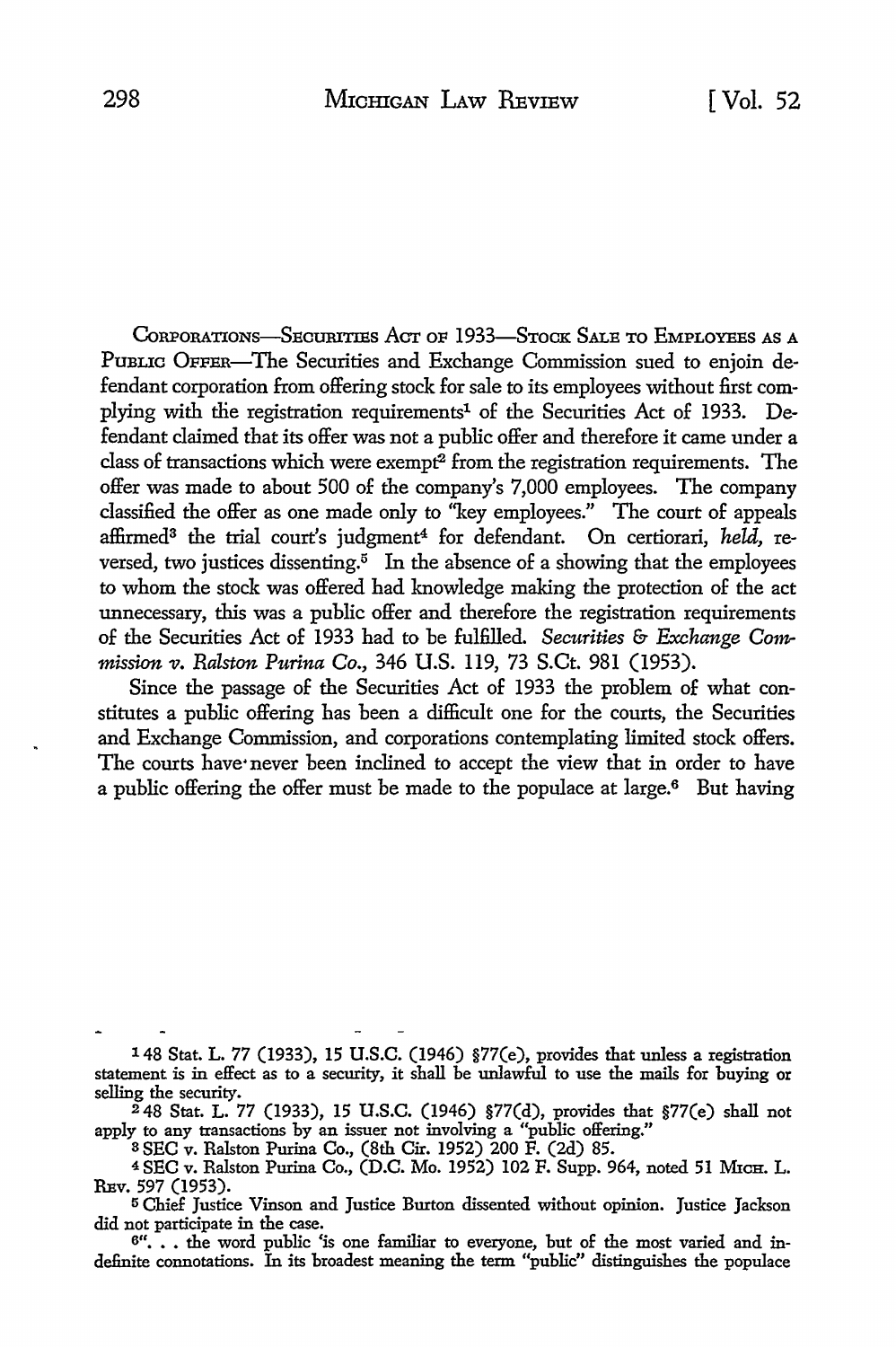rejected this standard they have found themselves groping for an adequate alternative. In an early advisory opinion the Securities Division of the Federal Trade Commission ventured to say that an offering to fewer than twenty-five persons usually would not be a public offering.7 Far from lifting the fog, this only added to the confusion because corporations tried to avoid the intent of the law by offering large blocks of securities to limited numbers of individuals and to insurance companies. The SEC attacked these schemes but often was at a loss for standards by which to adjudge the transaction a public offer. However, the government was favored when the burden was placed on the corporations to prove that their prospective issues of securities did not involve an offer to the public.<sup>8</sup> The courts also said that the statute would be strictly construed against corporations because they were claiming under an exception to the general policy of the act.<sup>9</sup> The SEC won a further advantage when it was ruled that the commission's interpretation of what constitutes a public offering is entitled to great evidentiary weight.10 The general counsel for the SEC has issued a list of factors to be considered in determining whether a securities offer is made to the public.<sup>11</sup> These standards are broad enough to fit nearly" every case which the commission might want to prosecute, but as a result they lack any great amount of meaning. What is the present attitude of the courts in cases involving the question of public offer? Due to the vagueness of the commission's criteria, the courts apparently have not gone too far in using them as standards. Instead they have adhered to the prior rules of (1) putting the burden of proving the exception on the corporation, (2) construing the statute against the corporation, and (3) giving great weight to the SEC determination.<sup>12</sup> But the courts' ultimate standard seems to be one not strictly called for by the language of the act. The result in a given case now depends primarily on whether or not the court decides that the offerees are in need of the information which is required to be supplied in connection with registration.13 This bears no particular relation to the question of whether

at large from groups of individual members of the public segregated because of some common interest or characteristic. Yet such a distinction is inadequate for practical purposes. • • .'" SEC v. Sunbeam Gold Mines Co., (9th Cir. 1938) 95 F. (2d) 699 at 701.

<sup>7</sup> McCormick, UNDERSTANDING THE SECURITIES ACT AND THE S.E.C. 101 (1948). s Campbell v. Degenther, (D.C. Pa. 1951) 97 F. Supp. 975; SEC v. Sunbeam Gold

Mines Co., note 6 supra. <sup>9</sup>SEC v. Sunbeam Gold Mines Co., note 6 supra; Corporation Trust Co. v. Logan,

(D.C. Del. 1943) 52 F. Supp. 999.

10 Campbell v. Degenther, note 8 supra.

11 Counsel proposed four factors to be considered in determining whether securities are exempt as not being a public offering. They are (I) the number of offerees and their relationship to the issuer, (2) the number of units offered, (3) the size of the offering, and (4) the manner of offering. Release No. 285, Jan. 24, 1935, quoted in 1 CCH FED, SEC. LAW SERV. [2266.17.

12 See cited cases in notes 8, 9, and 10 supra.

18 In the 1934 amendments to the Securities Act of 1933 it was proposed to exempt offers to employees. This was rejected because it was felt that employees may be in as great a need for the protection afforded by the law as other members of the public. H. Rep. No. 1838, 73d Cong., 2d sess., p. 41 (1934). The courts rely on this congressional action